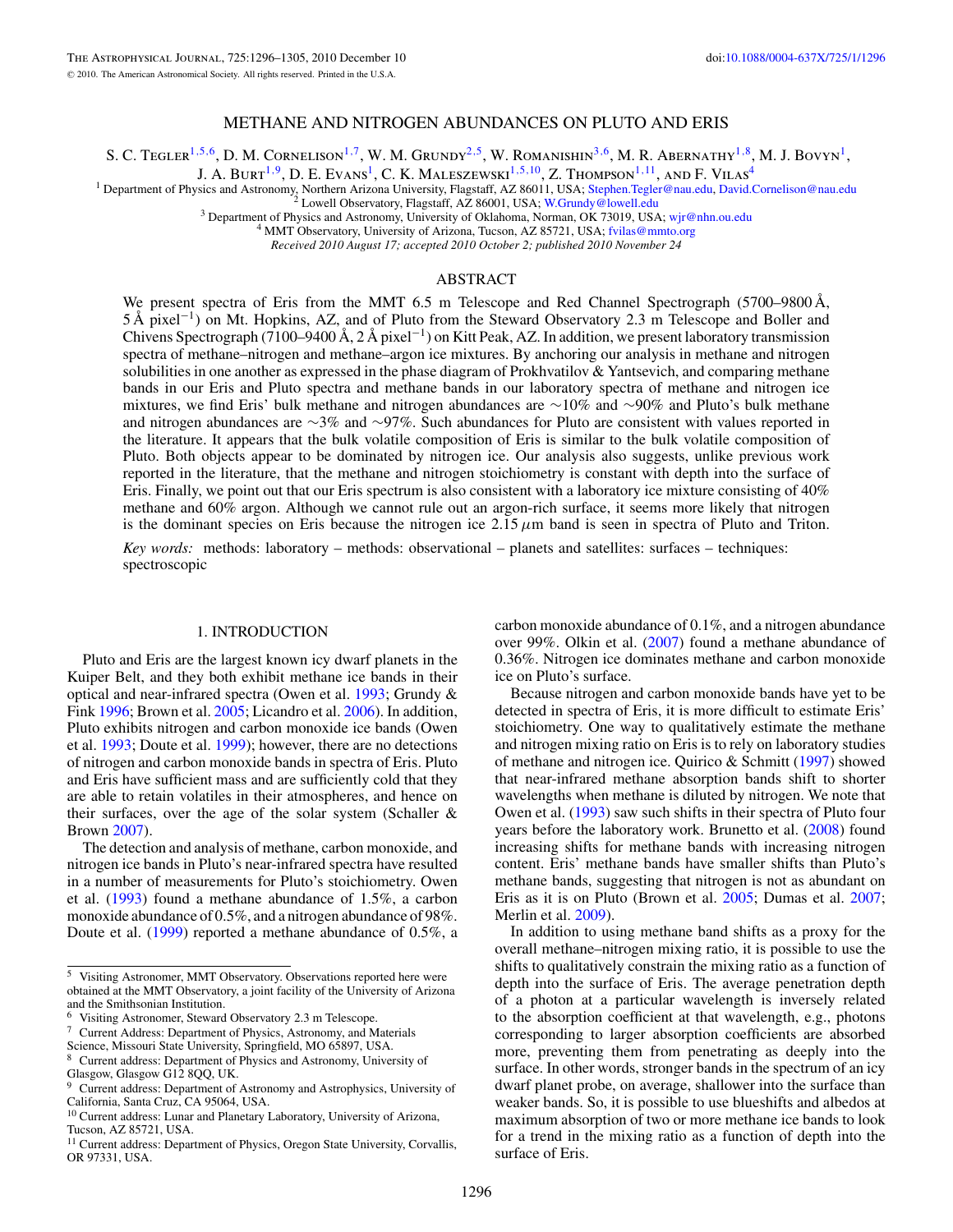<span id="page-1-0"></span>Licandro et al. [\(2006\)](#page-9-0) obtained optical spectra of Eris and found evidence of a decreasing nitrogen abundance with depth into its surface. Specifically, they found the weaker 7296 Å band had a shift of  $0.1 \pm 3$  Å and the stronger 8897 Å band had a shift of  $15 \pm 3$  Å. They speculated that as Eris moved toward aphelion during the last 200 years, and as its atmosphere cooled, less volatile methane began to condense out first. As the atmosphere cooled further, it became more and more nitrogen rich, until the much more volatile nitrogen could condense out on top of the methane-rich ice.

Merlin et al. [\(2009\)](#page-9-0) obtained optical and near-infrared spectra of Eris and found further evidence for stratification of methane on Eris. Specifically, they found that the 7296 Å and 8897 Å bands were shifted by  $9 \pm 4$  Å and  $12 \pm 4$  Å, respectively. Furthermore, they found that the stronger near-infrared methane bands, which do not probe as deep as the optical bands, had smaller shifts than the optical bands. Merlin et al. [\(2009\)](#page-9-0) suggested a pure methane surface layer, on top of a nitrogendiluted methane layer, on top of a pure methane layer for Eris.

We found similar shifts for five methane bands in the spectrum of Eris (Abernathy et al. [2009\)](#page-9-0). For example, we found that the 7296 Å and 8897 Å bands were blueshifted by  $7 \pm 1$  Å and  $5 \pm 1$ 2 Å, respectively. Abernathy et al. reported a correlation on the edge of statistical significance between blueshift and albedo at maximum absorption for the five bands. The correlation suggested an increasing nitrogen abundance with increasing depth into the surface, i.e., the opposite trend reported by Licandro et al. [\(2006\)](#page-9-0) and Merlin et al. [\(2009\)](#page-9-0). Abernathy et al. put forth an atmosphere–surface model to explain a way to get an increasing nitrogen abundance with depth.

All of these stratigraphic investigations make the assumption that different methane bands should have the same shift for the same stoichiometry. However, laboratory experiments show that the smaller (larger) the wavelength (wavenumber) of a band the smaller (larger) the shift (Quirico  $&$  Schmitt [1997\)](#page-9-0). It is essential to take the different shifts for different bands into account before discussing changes in composition with depth.

Here, we report new optical spectra of Pluto and Eris as well as new transmission spectra of laboratory ice mixtures. We use the new data to place quantitative constraints on Eris' stoichometry. In addition, we address the issue of whether the composition of Eris changes with depth. In Sections 2 and [3,](#page-2-0) we describe our astronomical observations and laboratory experiments. In Section [4,](#page-5-0) we describe the models we used to derive abundances on Pluto and Eris. In Section [5,](#page-8-0) we discuss our results.

#### 2. OBSERVATIONS

# *2.1. Pluto*

We obtained optical spectra of Pluto on the night of 2007 June 21 UT with the Steward Observatory 2.3 m Telescope and Boller and Chivens Spectrograph. We used a  $2\frac{7}{5} \times 240$ <sup>n</sup> entrance slit and a 600 g mm<sup> $-1$ </sup> grating that provided wavelength coverage of 7100–9400 Å and a dispersion of 2.0 Å pixel−<sup>1</sup> in first order. There were high, thin cirrus clouds and the seeing was ∼1<sup>*.'*.5</sup> throughout the night. Pluto was placed at the center of the slit, and the telescope was tracked at Pluto's rate. At the start of our observations, Pluto had an airmass of about 1.6, it transited the meridian at an airmass of 1.5, and at the end of our observations it had an airmass of about 1.6.

Since the slit width was 2<sup>*7*</sup>. and the seeing was ∼1<sup>*7*</sup>. we observed Pluto and Charon blended together. Pluto contributed  $\sim$ 90% to the total signal.



Observatory 2.3 m Telescope, normalized to 1 between 8200 Å and 8400 Å and shifted upward by 0.2 to facilitate a comparison with the spectrum of Eris. Spectrum of Eris (bottom) taken on 2008 October 3 UT with the 6.5 m MMT, and normalized to 1 between 8200 Å and 8400 Å. The absorption bands in both spectra are due to methane ice and the reddish slope in the"continuum" is consistent with absorption by a tholin-like material. Eris has deeper methane bands than Pluto.

We used the calibration techniques described by Abernathy et al. [\(2009\)](#page-9-0). Briefly, we bracketed object spectra with HeNeAr spectra in order to obtain an accurate wavelength calibration. Telluric and Fraunhofer lines were removed from the Pluto spectra by dividing each 600 s Pluto spectrum by the spectrum of a solar analog star, BS 5996. The airmass difference between each Pluto spectrum and its corresponding solar analog spectrum was *<*0.1.

We obtained 12 600 s exposures of Pluto. Since we saw no significant difference between the individual exposures during the night, we summed them to yield a single spectrum of Pluto with an exposure time of 2 hr. In Figure 1, we present the resulting reflectance spectrum of Pluto. The spectrum was normalized to 1.0 between 8200 Å and 8400 Å and moved upward by 0.2 in Figure 1 to facilitate comparison with the spectrum of Eris (see below).

We checked our wavelength calibration by measuring the centroids of 10 well-resolved sky emission lines across our spectrum and compared them to the Very Large Telescope (VLT) high spectral resolution sky line atlas of Hanuschik [\(2003\)](#page-9-0). The average difference and standard deviation of the differences for the 10 lines were  $-0.003 \text{ Å}$  and 0.15 Å. So, it appears our sky lines, and hence our wavelength measurements, are accurate to  $\sim$ 0.2 Å.

### *2.2. Eris*

We obtained optical spectra of Eris on the night of 2008 October 3 UT with the MMT 6.5 m Telescope, Red Channel Spectrograph, and a red sensitive, deep depletion CCD. We used a  $1'' \times 180''$  entrance slit and a 270 g mm<sup>-1</sup> grating that provided wavelength coverage of 5700–9800 Å and a dispersion of 5.0 Å pixel−<sup>1</sup> in first order. There were high, thin cirrus clouds and the seeing was variable, 0*.* 8–1*.* 6. Eris was placed at the center of the slit and the telescope was tracked at Eris' rate. At the start of our observations Eris had an airmass of 1.75, it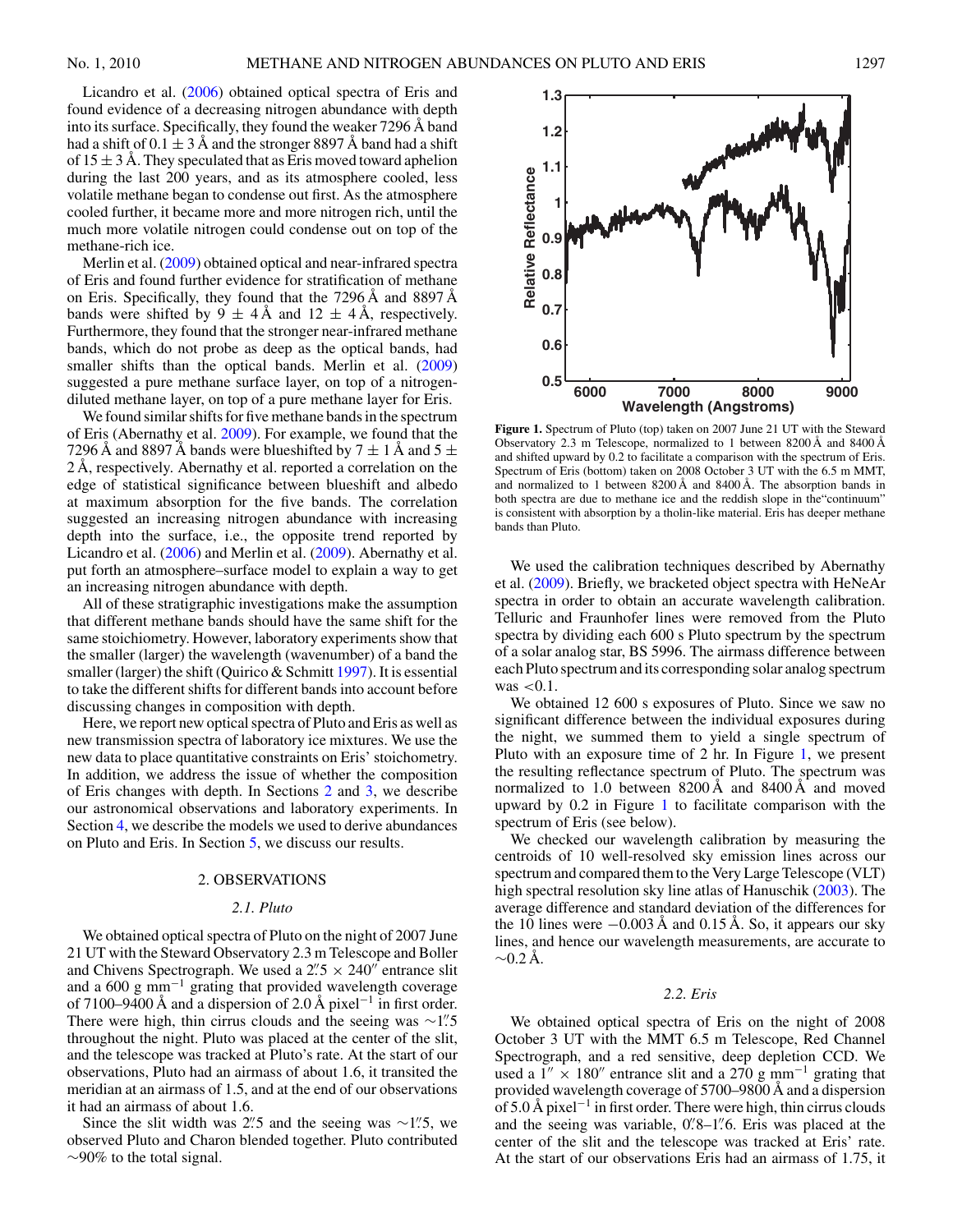<span id="page-2-0"></span>transited the meridian at an airmass of 1.25, and at the end of our observations it had an airmass of 1.89.

Again, we used the calibration techniques described by Abernathy et al. [\(2009\)](#page-9-0). We bracketed object spectra with HeNeAr spectra in order to obtain an accurate wavelength calibration. Telluric and Fraunhofer lines were removed from the Eris spectra by dividing each 600 s Eris spectrum by the spectrum of a solar analog star, SA 93-101. The airmass difference between each Eris spectrum and its corresponding solar analog spectrum was *<*0.1.

Since we saw no significant difference between the 24 600 s exposures of Eris, we summed the individual exposures to yield a single spectrum with a 4 hr exposure time. In Figure [1,](#page-1-0) we present the resulting reflectance spectrum. The spectrum was normalized to 1.0 between 8200 and 8400 Å. The absorption bands in the spectrum are due to methane ice and the reddish slope in the "continuum" is consistent with absorption by a tholin-like material.

To assess the uncertainty in our wavelength calibration, we measured the wavelengths of well-resolved sky emission lines in our spectrum and compared them to the VLT high spectral resolution sky line atlas of Hanuschik [\(2003\)](#page-9-0). Unfortunately, due to the rather low spectral resolution of our spectrum, only the 6300.3 Å and 9376.0 Å sky lines were well resolved. Our measured centroids for these two lines were 0.4 and 0.8 Å different from the centroids of Hanuschik. So, it appears our sky lines, and hence our wavelength measurements, are accurate to  $~\sim$ 0.8 Å.

# 3. LABORATORY EXPERIMENTS

#### *3.1. Setup*

We performed experiments in the ice spectroscopy laboratory at Northern Arizona University. This facility includes a series of enclosed ice sample cells machined by the Lowell Observatory instrument shop out of aluminum alloy 7075 stock. Each cell was designed to be mounted upon the upward-pointing cold tip of a CTI Cryogenics<sup>®</sup> model 1050C two stage closed cycle helium refrigerator driven by a CTI 9600 compressor. A 15 mm diameter cylindrical cavity in each cell holds the cryogenic ice sample for spectroscopic study. To permit transmission of the spectrometer beam through the samples, this cylindrical cavity is capped on each end with a sapphire window sealed in place with indium gaskets. Different cells have different spacing between their windows, enabling transmission spectroscopy through samples of various thicknesses. For the work presented here, we used a cell with a 5 mm thickness. Sample materials were introduced and removed through a stainless steel flexible fill tube which entered the cell from above.

Temperatures were measured using a pair of Lake Shore silicon diode thermometers, mounted on copper rods press-fitted into the cell. One of these is located just above the sample cavity and the other just below the sample cavity. A pair of 50 ohm nickel–chromium heater wires was wrapped around each cell and cemented into place with Emerson and Cuming's thermally conductive StyCast epoxy. As with the diodes, one heater was wrapped above and one was wrapped below the sample cavity. A Cryo-con model 44 temperature controller was used to monitor and to control the temperature of the cell, via proportional, integral, and derivative (PID) closed-loop control of both heaters. By adjusting the relative amounts of power going into the upper and lower heaters, it was possible to induce a small vertical thermal gradient of up to approximately 1 K cm<sup>-1</sup> across the

sample (2 K between diode thermometers, with more power into the upper heater corresponding to a larger vertical temperature gradient). Temperature control stability with the Cryo-con 44 was excellent, with unintended temperature fluctuations generally below 0.01. There is a larger absolute uncertainty of less than 1 K on the sample temperature, owing to uncertainties in the calibration of the diode thermometers as well as the fact that they are mounted above and below the sample cavity, rather than directly sampling the ice. We were able to cool samples down to ∼40 K.

The cold head and cell were mounted within an evacuated and turbo-pumped stainless steel cylinder for insulation, and to eliminate contaminants which could condense on the exterior of the cell. The existence of the outer cylinder necessitates an additional pair of windows to pass the spectrometer beam.

We used a Perkin Elmer Nexus 670 Fourier transform infrared (FTIR) spectrometer to generate an external beam, and glass lenses to focus the beam within the cell and again onto a silicon detector. All experiments covered a frequency (wavelength) range from  $\sim$ 15000 cm<sup>-1</sup> (6667 Å) to  $\sim$ 9000 cm<sup>-1</sup> (11111 Å) at a spectral resolution of  $\sim 0.5$  cm<sup>-1</sup>, although lower resolution was used in a few cases, where the signal-to-noise ratio was poor. At least 128 scans were taken in each experiment. In some experiments, 512 scans were taken to improve the signal-tonoise ratio. We present a schematic diagram of our lab setup in Figure [2.](#page-3-0)

### *3.2. Sample Preparation*

Three separate gas bottles could be connected to a stainless steel manifold through standard  $VCR^{(8)}$  vacuum fittings. In the experiments reported here, we used methane, nitrogen, and argon bottles. The purities of the gases were 99.999% for methane and 99.9% for nitrogen and argon. A gas was released into the manifold, and then pumped out by a turbo pump and monitored by a 1000 Torr manometer. The purging process was repeated five to ten times. After the purges, the manifold was filled with a gas mixture dependent on the particular experiment. The cell was cooled to a temperature slightly above the melting point of the ice. In the case of mixtures, the temperature depended on the mixing ratio of the gases. The gases were then bled into the cell, at which time a liquid could be clearly seen to fill the cell. When the level of liquid was at least half the total volume of the cell, we stopped the gas flow. The manifold did not have a large ballast volume, and two fills of the manifold were usually required to achieve a satisfactory volume in the cell. After filling the cell with liquid, we slowly ramped the temperature down to below the melting point. During the ramp down, a gradient of 2 K was typically kept on the cell. The target temperature was not always known, as the melting point for binary alloys varies a good deal. During the ramp down, the ice was periodically observed for freezing. If the ice became optically thick during the freezing process, the process was stopped and modified until an optically clear ice could be made. Typically, we melted the optically thick ice and then reduced the size of the gradient across the sample and ramped the temperature down more slowly than the previous unsuccessful attempt to grow a clear ice. It should be noted that making an ice is trivial; however, making an optically clear, two-component ice is a difficult process.

Spectra were taken during sample preparation as follows. A background spectrum was taken before we filled the cell with liquid. Another spectrum was taken after we filled the cell with liquid. After growing a clear ice, we ramped the temperature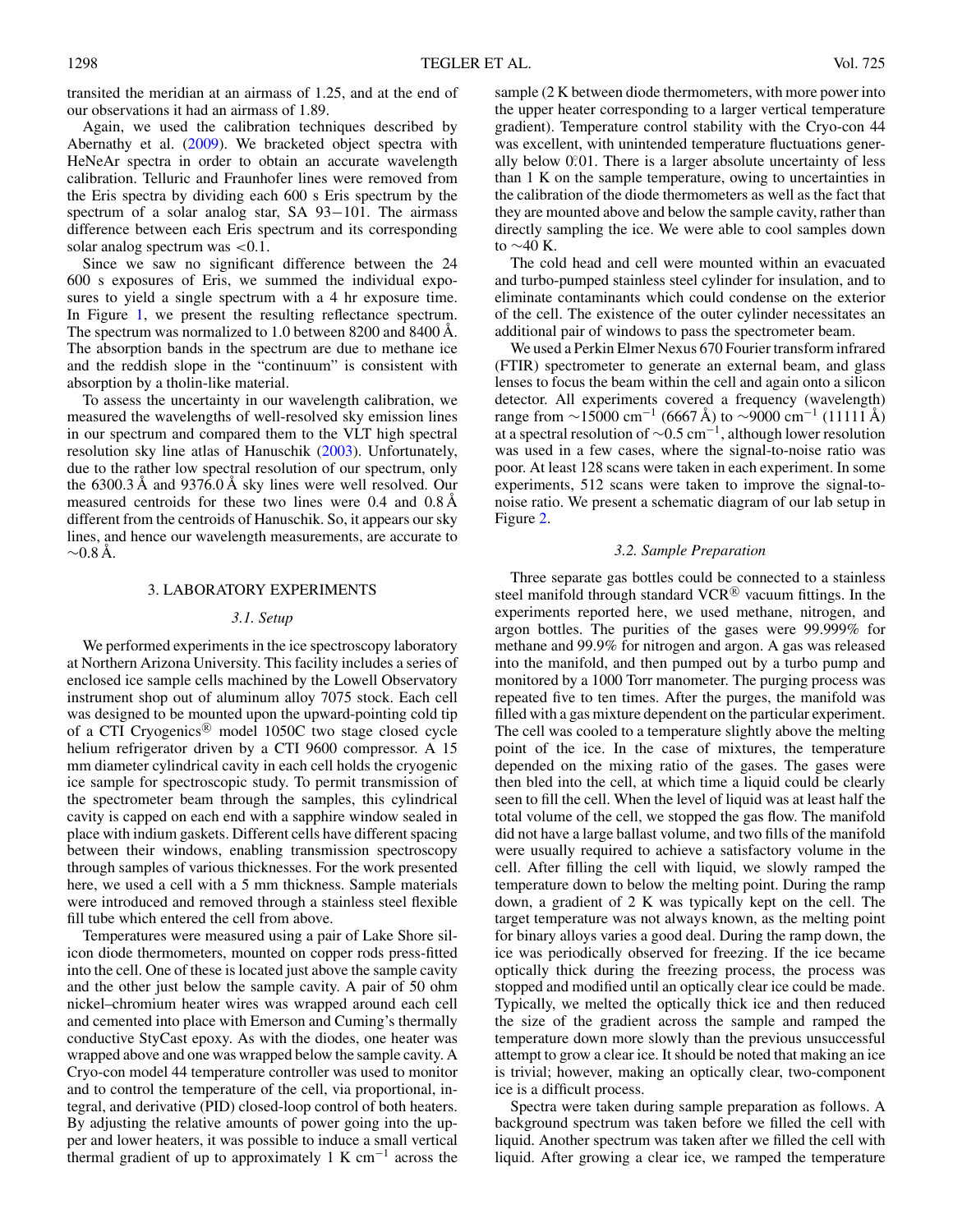<span id="page-3-0"></span>

Figure 2. Schematic diagram of the setup in our ice laboratory. 1, gas bottles; 2, turbo pump for vacuum that surrounds cell; 3, closed cycle helium refrigerator and compressor; 4, temperature controller and monitor for cell; 5, Fourier transform spectrometer; 6, silicon detector; 7, to data acquisition computer; 8, cell.

down further, and spectra were taken at regular temperature intervals.

# *3.3. Data Analysis*

Our spectra were analyzed as follows. Each spectrum was fitted with a LOWESS filter (Cleveland [1979\)](#page-9-0) to take out some minor high-frequency noise. We assumed that the absorption in our sample was governed by the Beer–Lambert law, and so we computed Lambert absorption coefficient spectra, *α*(*ν*).

We measured the methane and nitrogen stoichiometry of a sample as follows. We integrated a band in a sample and the corresponding band in the pure methane sample to obtain integrated absorption coefficients. Next, we divided the integrated absorption coefficient of the sample by the integrated coefficient of pure methane. The result gave us the fraction of methane in our sample. We repeated the procedure for the other bands in the spectrum. From the scatter of the values for a sample, we found that our solid-phase concentrations have an uncertainty of ∼5% of the reported concentration. We found most of the uncertainty came from fitting backgrounds to the spectra.

We computed the spectral shift for each band using a crosscorrelation technique. We shifted a band in the pure methane spectrum relative to the same band in the sample spectrum over a range of shifts. We computed  $\chi^2$  for each shift. We fitted a parabola to a plot of  $\chi^2$  versus shift: the minimum of the parabola gave us the shift for the band. Again, we found most of the uncertainty came from fitting background to the spectra. We found our shifts have an uncertainty of ∼10% of the reported shift.

#### *3.4. Methane–Nitrogen Results*

Next, we present our results for methane–nitrogen ice mixtures. In Figure 3, we plot the 11240 cm<sup>-1</sup> (8897 Å) band in the spectrum of a pure methane ice sample (black line). In addition, we plot the same band in the spectrum of a 6% methane and a 94% nitrogen sample (red line). Both samples were at  $T =$ 60 K. Our spectrum for pure methane is in excellent agreement



**Figure 3.** 11240 cm−<sup>1</sup> (8897 Å) band in the spectrum of a pure methane ice sample (black line). The same band in the spectrum of a sample of 6% methane and 94% nitrogen (red line). The band corresponding to the highly diluted methane sample (red line) has the same shape as the band corresponding to the pure sample (black line), but it is blueshifted by 26 cm−<sup>1</sup> (21 Å).

with Grundy et al. [\(2002\)](#page-9-0). From cross-correlation experiments, we found that the 11240 cm<sup>-1</sup> (8897 Å) band in the spectrum of the 6% methane sample was blueshifted by 26 cm<sup>-1</sup> (21 Å) relative to the band of the pure methane sample. In Figure [4,](#page-4-0) we plot the absorption coefficient spectrum for the 13706 cm<sup>-1</sup> (7296 Å) band. We found the band in the spectrum of the  $6\%$ sample was blueshifted by 31 cm<sup>-1</sup> (17 Å) relative to the band of the pure methane sample.

In Table [1,](#page-4-0) we present our blueshifts for samples with methane concentrations of 2%, 6%, 24%, and 99% relative to the bands of pure methane samples. In Figure [5,](#page-4-0) we plot the values in Table [1.](#page-4-0) Two trends are apparent in the table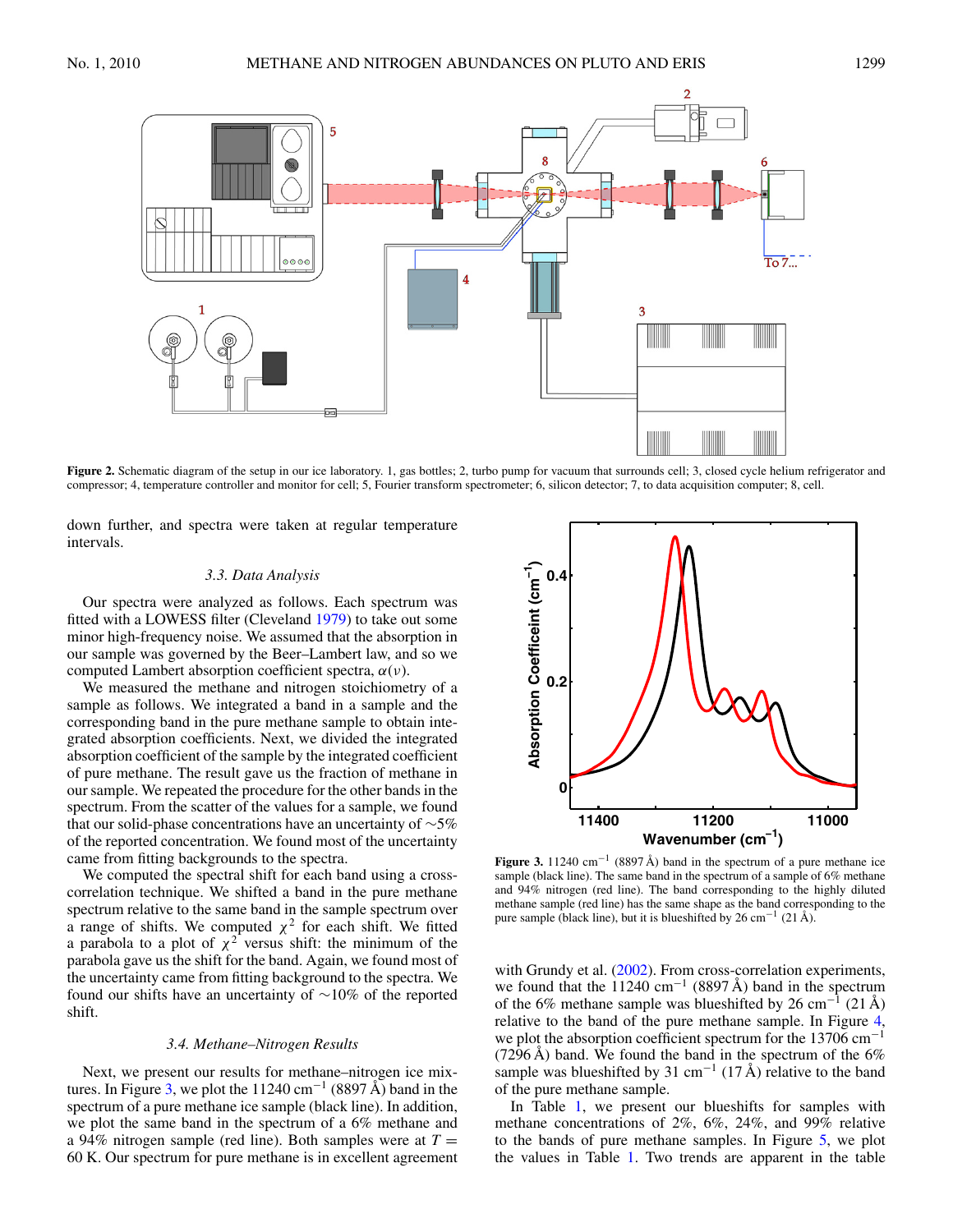<span id="page-4-0"></span>

**Figure 4.** 13706 cm−<sup>1</sup> (7296 Å) band in the spectrum of a pure methane ice sample (black line). The same band in the spectrum of a sample of 6% methane and 94% nitrogen (red line). The band corresponding to the highly diluted methane sample (red line) has the same shape as the band corresponding to the pure sample (black line), but it is blueshifted by 31 cm<sup>-1</sup> (17 Å). The low signal-to-noise ratio of the diluted band is due to the weak absorption efficiency of the band and the low methane abundance of the sample.



**Figure 5.** Blueshift of the 11240 cm<sup>−1</sup> (8897 Å) band (open circles) and the 13706 cm−<sup>1</sup> (7296 Å) band (filled squares) vs. methane abundance. The larger the nitrogen abundance (smaller the methane abundance), the larger the blueshift of the band. For the same methane concentration, the 13706 cm−<sup>1</sup> band has a larger shift than the 11240 cm−<sup>1</sup> band.

and figure. First, the larger the nitrogen concentration (and so the smaller the methane concentration) the larger the blueshift. Second, the higher frequency band always had a larger blueshift than the lower frequency band. Quirico & Schmitt [\(1997\)](#page-9-0) found the same trend of increasing blueshift with increasing frequency in infrared bands. Finally, we note that Quirico & Schmitt [\(1997\)](#page-9-0) found the 11240 cm<sup>-1</sup> band had a blueshift of 33 cm<sup>-1</sup> in spectra of samples with methane abundances of 0.1%, 0.25%, 0.8%, and 2% at 44 K. Their shift is in good agreement with our value of 29 cm<sup>-1</sup> for a 2% methane sample (see Table 1).

From Figure 5, it is clear that we did not study intermediate compositions. Methane-rich gas mixtures did not easily go into the liquid phase. We had to dramatically increase the gas pressure and substantially lower the temperature, and then almost no



**Figure 6.** 11240 cm<sup>-1</sup> (8897 Å) band in the spectrum of a pure methane ice sample at  $T \sim 60$  K (black line). The same band in the spectrum of a sample of 9% methane and 91% argon at *T* ∼ 60 K (red line). The highly diluted methane band, but at  $T \sim 40$  K (blue line). At the higher temperature, the methane and argon molecules are soluble and methane and argon molecules are mixed throughout the ice. At the lower temperature, the methane and argon are not soluble and there are regions of nearly pure methane and regions of highly dilute methane giving rise to the two peaks in the band.

**Table 1** Band Shifts For Methane–Nitrogen Samples<sup>a</sup>

| Methaneb | 13706 <sup>c</sup> | $11240^{\circ}$ |
|----------|--------------------|-----------------|
|          | 34                 | 29              |
| 6        | 31                 | 26              |
| 24       | 25                 | 19              |
| 99       |                    | 0               |

**Notes.**

<sup>a</sup> Samples at  $T = 60$  K.<br><sup>b</sup> Percent Methane.

 $\rm c$  Shifts in units of cm<sup>-1</sup>.

liquid would condense, even at methane concentrations above 95%. This effect was seen at all times, and is mostly likely related to deviations from ideal mixtures. When we made a liquid, the ice grown was not optically clear.

Besides studying the effect of concentration on shift, we wanted to perform an experiment to study the effect of temperature on shifts. Unfortunately, upon lowering the temperature the ice went through a phase transition (see Section [4.2\)](#page-6-0), and it developed strong scattering characteristics.

# *3.5. Methane–Argon Results*

Next, we present our results for methane–argon ice mixtures. In Figure 6, we plot the 11240 cm<sup>-1</sup> (8897 Å) band in the spectrum of a pure methane ice sample (same black line as in Figure [3\)](#page-3-0). In addition, we plot the same band in the spectrum of a 9% methane and a 91% argon sample (red line). Both samples were at  $T = 60$  K. From cross-correlation experiments, we found that the 11240 cm<sup>-1</sup> (8897 Å) band in the spectrum of the 9% methane sample was blueshifted by 38 cm<sup>-1</sup> (30 Å) relative to the band of the pure methane sample.

In Table [2,](#page-5-0) we present our blueshifts for bands in the spectra of samples with methane concentrations of 9%, 15%, 41%, and 96% methane relative to the corresponding bands of pure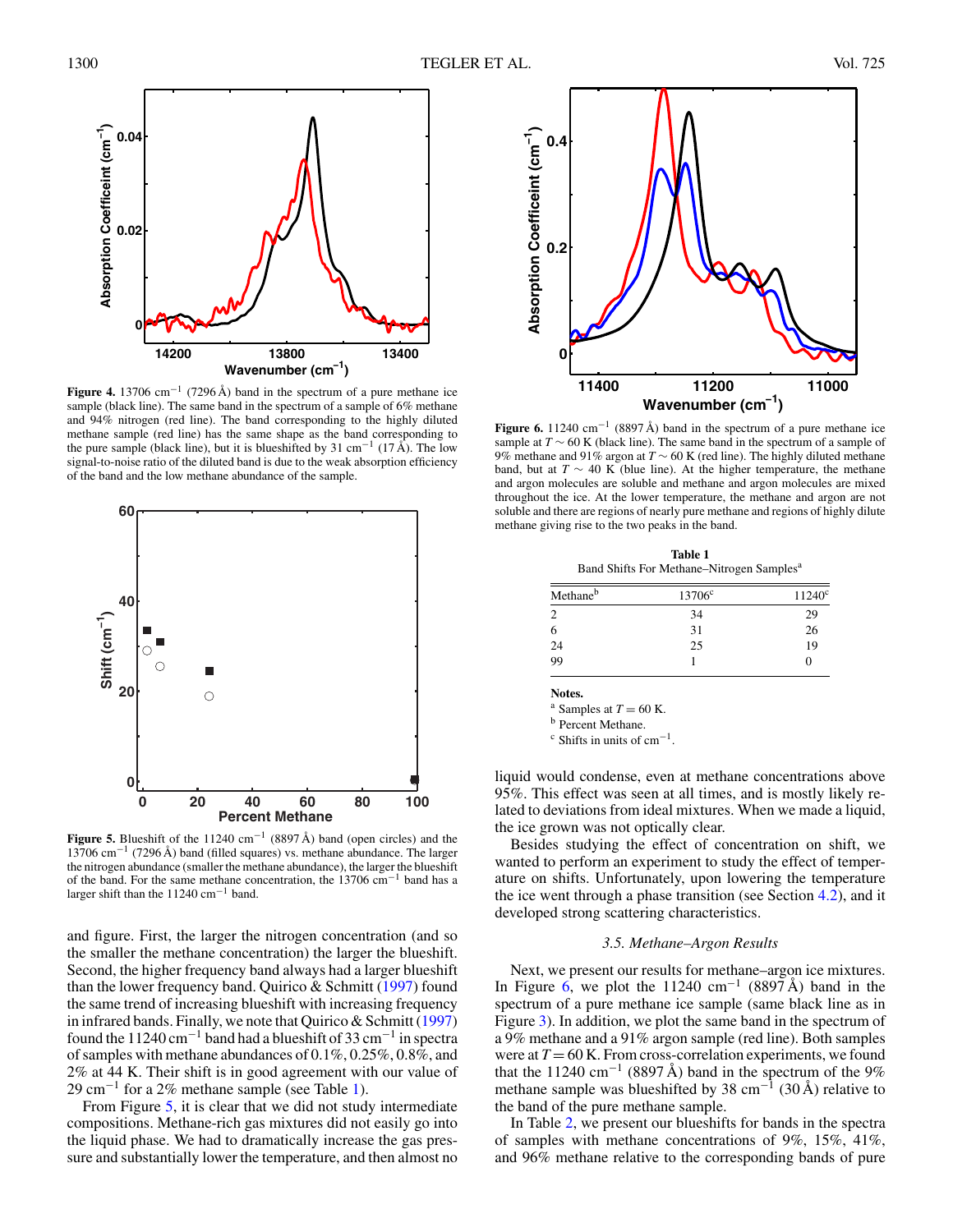<span id="page-5-0"></span>

**Figure 7.** Blueshift of the 11240 cm<sup>−1</sup> (8897 Å) band (open circles) and the 13706 cm−<sup>1</sup> (7296 Å) band (filled squares) vs. methane abundance. The larger the argon abundance (smaller the methane abundance) the larger the blueshift of the band. For the same methane concentration, the 13706 cm−<sup>1</sup> band has a larger shift than the 11240 cm−<sup>1</sup> band.

methane samples. In Figure 7, we plot the values in Table 2. As in the methane–nitrogen samples, two trends are apparent in the figure and table. First, the larger the argon concentration (and so the smaller the methane concentration) the larger the blueshift. Second, the higher frequency band always had a larger blueshift than the lower frequency band.

Besides studying the effect of concentration on shifts, we performed an experiment to study the effect of temperature on shifts despite the ice developing strong scattering characteristics. Specifically, we cooled the 9% methane and 91% argon ice from ∼60 K down to about 40 K. In Figure [6,](#page-4-0) we plot the 11240 cm<sup>-1</sup> (8897 Å) band at  $T \sim 40$  K (blue line). It is clear that the single peak is split into two peaks. We warmed the sample up to  $T \sim 60$  K, and once again obtained a single peak (red line in Figure [6\)](#page-4-0). We discuss the reason for the change in band profile with temperature in Section [4.2.](#page-6-0)

# 4. MODELS

Next, we describe the models we used to derive methane and nitrogen abundances on Pluto and Eris. First, we describe a pure methane model. Then, we describe a binary mixture model.

#### *4.1. Pure Methane*

In order to establish continuity with previous work, we compared our spectra of Pluto and Eris to spectra of pure methane ice at 30 K. We used Hapke theory to transform laboratory optical constants of pure methane ice at 30 K (Grundy et al. [2002\)](#page-9-0) into spectra suitable for comparison to the Pluto and Eris spectra. In particular, Hapke theory accounts for multiple scattering of light within a surface composed of particulate ice (Hapke [1993\)](#page-9-0). We used Hapke model parameters of  $h = 0.1, B_0 = 0.8, \overline{\theta} = 30^{\circ}, P(g) =$  a two-component Henyey–Greenstein function with 80% in the forward scattering lobe and 20% in the back scattering lobe, and both lobes had asymmetry parameter  $a = 0.63$ . Our implementation of the Hapke model used two particle sizes and a tholin-like absorber. We explored parameters specific to our implementation, i.e.,

**Table 2** Band Shifts For Methane–Argon Samples<sup>a</sup>

| Methane <sup>b</sup> | 13706 <sup>c</sup> | $11240^{\circ}$ |
|----------------------|--------------------|-----------------|
| q                    | 56                 | 38              |
| 15                   | 46                 | $\overline{33}$ |
| 41                   | 27                 | 20              |
| 96                   |                    |                 |

**Notes.**

<sup>a</sup> Samples at  $T = 60$  K.<br><sup>b</sup> Percent Methane.

 $\rm c$  Shifts in units of cm<sup>-1</sup>.

particle diameters  $(D_1 \text{ and } D_2)$ , percent of large particles  $D_1$  by volume (*f*), and tholin-like absorption ( $P_1$  and  $P_2$ ), with Monte Carlo techniques (as described in more detail by Abernathy et al. [2009\)](#page-9-0). For example, we performed cross-correlation experiments between 10,000 Hapke model spectra and the portion of Pluto's spectrum containing the 8897 Å methane band. We shifted each Hapke model spectrum in 2 Å steps between  $-30$  Å and +0 Å, calculated an adjusted  $\chi^2$  goodness of fit, *R*, for each shift, plotted *R* versus shift, and fitted a parabola to the plot to determine the shift corresponding to the minimum in *R* for each model.

We found that a dozen or so of 10,000 Hapke models gave equally good fits to Pluto's 8897 Å band. The relatively small differences in the parameters of these models had little effect on the blueshift. Our best-fit model for the Pluto 8897 Å band had grain sizes of  $D_1 = 1.8$  cm (89% by volume) and  $D_2 =$ 0.1 mm (11% by volume). It is important to recognize that our Hapke parameters do not represent a unique fit to Pluto's band; however, they are plausible values for transparent, pure methane ice grains and are comparable to Hapke parameters in previous fits of Pluto spectra (Grundy & Buie [2001\)](#page-9-0).

Our best-fit model indicated that Pluto's 8897 Å band is blueshifted by  $17 \pm 2$  Å relative to pure methane ice. On 2007 June 21 UT, we were observing the anti-Charon facing hemi-sphere of Pluto. Grundy & Fink [\(1996\)](#page-9-0) reported a correlation between blueshift and longitude for Pluto's 8897 Å band, and found a blueshift of ∼12 Å for the anti-Charon facing hemisphere. Grundy and Fink measured their shifts in a manner different than we described above and so differences between the two values may not be significant.

In Figure [8,](#page-6-0) we present a comparison of Pluto's 8897 Å band (black line) and our (shifted) best-fit pure methane ice Hapke model (red line). It is clear that Pluto's 8897 Å band is wider than the pure methane 8897 Å band. We found  $\chi^2 = 14$ . Unfortunately, noise in our Pluto spectrum prevented us from analyzing any other methane bands.

We calculated the uncertainty in our blueshift as follows. The best-fit (shifted) model was subtracted from Pluto's 8897 Å band, giving us the noise in the astronomical spectrum. We note that the noise in the astronomical spectrum dominates noise in the Hapke model spectrum. Next, we calculated the standard deviation of the noise. Then, we applied Gaussian noise with the same standard deviation to the model spectrum. Next, we applied our cross-correlation technique to the noisy model and the original model spectrum. We generated 1000 different noisy model spectra and repeated the cross-correlation experiment for each noisy model and the original model spectrum. A histogram of the resulting 1000 shifts was fitted with a Gaussian distribution, the standard deviation of the fit giving the uncertainty in our shift measurement, 2.0 Å.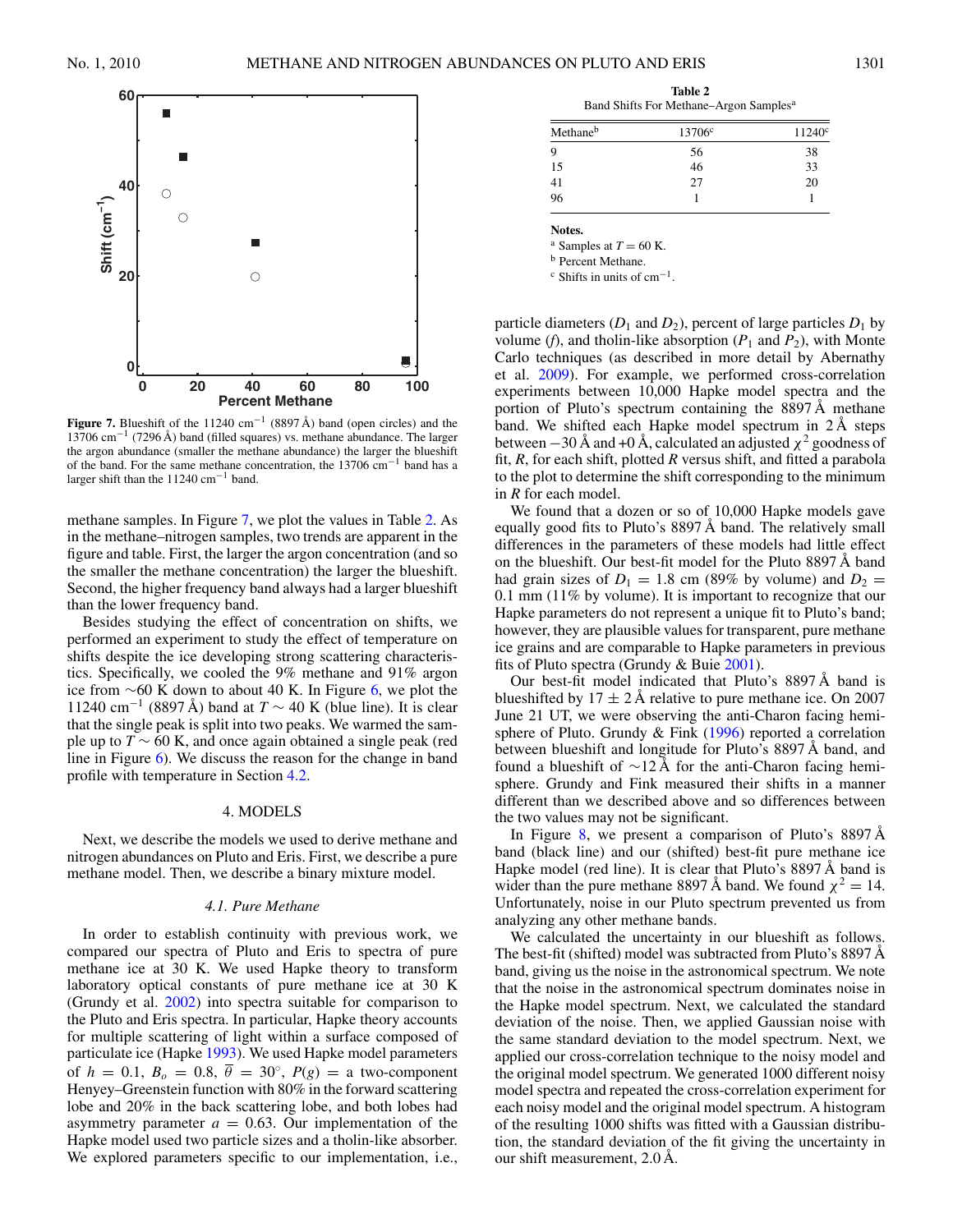<span id="page-6-0"></span>

**Figure 8.** Pluto's 8897 Å methane band taken on 2007 June 21 UT with the Steward Observatory 2.3 m Telescope (black line) and the best-fit pure methane Hapke model (red line). Blueshifting the pure methane band by  $17 \pm 2 \text{\AA}$ gave the best fit to Pluto's band. Note that the Pluto band has a wider profile than the pure methane band.  $\chi^2 = 14$ .



MMT 6.5 m Telescope (black line) and the best-fit pure methane Hapke model (red line). Blueshifting the pure methane band by  $4.0 \pm 0.6$  Å gave the best fit to Eris' band.  $\chi^2 = 10$ .

We repeated the analysis described above on our Eris spectrum. In particular, we fitted pure methane Hapke models to the 7296 Å, 8691 Å, and the 8897 Å methane ice bands. In Table 3, we present our blueshift measurements for these bands. We point out that the Eris shifts in Table 3 are in good agreement with our previously reported shifts for these bands (Abernathy et al.  $2009$ ). In Figures 9 and 10, we present our Eris 8897 Å and 7296 Å bands (black line) and our (shifted) best-fit pure methane Hapke model (red line). We found  $\chi^2 = 10$  for the 8897 Å band and  $\chi^2 = 5$  for the 7296 Å band.

# *4.2. Binary Mixture*

We began thinking about the mechanism responsible for the creation of the double peak in the 11240 cm<sup>-1</sup> (8897 Å) band upon cooling the methane–argon sample down (Figure  $6$ ), and



**Figure 10.** Eris' 7296 Å methane band taken on 2008 October 3 UT with the MMT 6.5 m Telescope (black line) and the best-fit pure methane Hapke model (red line). Blueshifting the pure methane band by  $4.8 \pm 1.0 \text{ Å}$  gave the best fit to Eris' band.  $\chi^2 = 5$ .

| Table 3                                     |  |  |  |  |
|---------------------------------------------|--|--|--|--|
| <b>Band Shifts Relative to Pure Methane</b> |  |  |  |  |

| Object | $7296^{\rm a}$ | 8691 <sup>a</sup> | 8897 <sup>a</sup> |
|--------|----------------|-------------------|-------------------|
| Pluto  |                |                   | $17 + 2$          |
| Eris   | $4.8 \pm 1.0$  | $4.8 \pm 1.1$     | $4.0 \pm 0.6$     |

**Notes.** <sup>a</sup> Shifts in units of Å.

it led us to a new model. Examining the methane–argon phase diagram of Greer et al. [\(1969\)](#page-9-0) that we display in Figure [11,](#page-7-0) we found that cooling the sample down resulted in changing the structure of the ice from a soluble solution with methane and argon molecules mixed throughout the ice to a solution of limited solubility where we had highly methane-rich regions and highly argon-rich regions. The two peaks in the band came from the two compositionally distinct regions. Greer et al. reported that at *T* ∼ 40 K, the solubility limit of methane in argon is ∼13% and the solubility limit of argon in methane is ∼12%. We believe this is the first time anyone has spectroscopically observed the change in a methane–argon ice from a face-centered cubic (FCC) solid solution to regions dominated by FCC argon and FCC methane.

The methane–nitrogen phase diagram of Prokhvatilov & Yantsevich [\(1983\)](#page-9-0) that we display in Figure [12](#page-7-0) is similar to the methane–argon phase diagram. At  $T \sim 60$  K our samples were solid solutions. At *T* ∼ 40 K, methane and nitrogen have limited solubility. The solubility limit of methane in nitrogen is ∼2% and the solubility limit of nitrogen in methane is ∼4%. Because of the experimental difficulties of growing an optically clear methane–nitrogen ice and cooling it, we were unable to spectroscopically see the structural change in a methane–nitrogen ice that we saw in the methane–argon ice. However, the methane–nitrogen phase diagram says it is there.

At the temperatures of Pluto ( $T \sim 40$  K) and Eris ( $T \sim 30$  K), we expect methane and nitrogen to have limited solubility in one another. So, we developed an ice model for Pluto and Eris consisting of two components—methane-rich crystals near the nitrogen solubility limit and nitrogen-rich crystals near the methane solubility limit. We point out that Doute et al. [\(1999\)](#page-9-0) made use of methane-rich regions and nitrogen-rich regions in modeling their near-infrared spectrum of Pluto. Although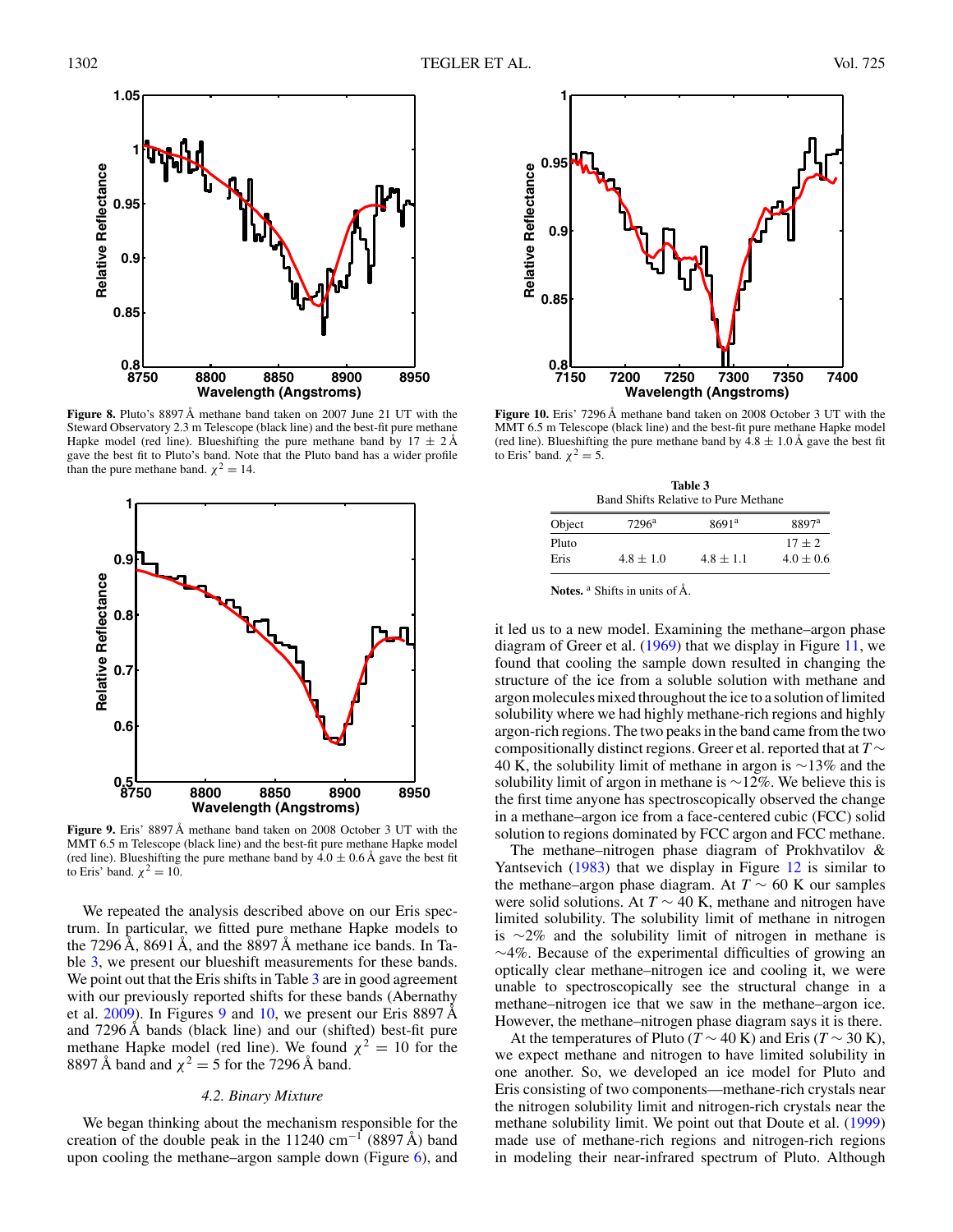<span id="page-7-0"></span>

**Figure 11.** Phase diagram for methane–argon ice mixtures (Greer et al. [1969\)](#page-9-0). In our experiments, we cooled an ice sample with ∼91% argon and ∼9% methane from 60 K to 40 K. We believe the sample went from an FCC solid solution with methane and argon mixed throughout the sample to an FCC argon + FCC methane structure composed of highly methane-rich regions and highly argonrich regions.

we could have added additional parameters to enable the two materials to have different grain sizes, we did not feel the current data supported additional free parameters, and so we assumed the same grain sizes for both types of materials. In our model *f* is the overall methane abundance, *η* is the fraction of methanerich crystals,  $S_{N_2}$  is the solubility limit of nitrogen in methane, and  $S_{\text{CH}_4}$  is the solubility limit of methane in nitrogen. The relationship between these quantities is given by

$$
f = \eta(1 - S_{N_2}) + (1 - \eta)S_{\text{CH}_4}.
$$
 (1)

Solving for *η*, we get

$$
\eta = \frac{f - S_{\text{CH}_4}}{1 - S_{\text{CH}_4} - S_{\text{N}_2\text{N}_2}}.\tag{2}
$$

We combined absorption coefficients of the methane-rich crystals  $(\alpha_u)$ , and absorption coefficients of the highly diluted methane crystals (*αs*),

$$
\alpha(\nu) = \eta(1 - S_{N_2})\alpha_u(\nu) + (1 - \eta)S_{\text{CH}_4}\alpha_s(\nu). \tag{3}
$$

We approximated  $\alpha_u$  with pure methane coefficients, and  $\alpha_s$ with pure methane coefficients blueshifted by amounts observed in highly diluted samples, e.g., 33 cm−<sup>1</sup> for the 11240 cm−<sup>1</sup>  $(8897 \text{ Å})$  band (Quirico & Schmitt [1997\)](#page-9-0).

We fitted the Pluto and Eris bands much the same way we fitted them with pure methane models in the above section. The



**Figure 12.** Phase diagram for methane–nitrogen ice mixtures (Prokhvatilov & Yantsevich [1983\)](#page-9-0). At the temperatures of our experiments ( $T \sim 60$  K), the samples were a solid solution of methane and nitrogen molecules (CH4 I and  $\beta$  N<sub>2</sub>). At the temperature of Pluto (*T* ~ 40 K), the ice probably is composed of methane-rich regions and nitrogen-rich regions (CH<sub>4</sub> I +  $\beta$  N<sub>2</sub>). At the temperature of Eris ( $T \sim 30$  K), the ice also probably is composed of methanerich regions and nitrogen-rich regions (CH<sub>4</sub>  $I + \alpha N_2$ ).

primary difference between the two models is that the binary mixture model had an additional free parameter, the methane abundance, *f*. In Figure [13,](#page-8-0) we plot our best-fit binary mixture model (red line) to Pluto's 8897 Å band (black line). Note that the binary mixture model provides a better fit to Pluto's wide 8897 Å band than the pure methane model. We found  $\chi^2$  = 10 for the binary mixture model and  $\chi^2 = 14$  for the pure methane model. In addition, there was no apparent wavelength mismatch between the model and the data. The best-fit model had a methane abundance of  $3.2\% \pm 0.2\%$ , and hence a nitrogen abundance of 96.8%.

In Figure [14,](#page-8-0) we plot our best-fit binary mixture model to Eris' 8897 Å band. Again, there was no apparent wavelength mismatch between the model and the data. The best-fit model for Eris had a methane abundance of  $10\% \pm 2\%$ , and hence a nitrogen abundance of 90%. We found  $\chi^2 = 10$  for the binary mixture model and  $\chi^2 = 10$  for the pure methane model. In Figure [15,](#page-8-0) we plot our best-fit binary mixture model to the 7296 Å band. We found  $\chi^2 = 3$  for the binary mixture model and  $\chi^2$  = 5 for the pure methane model. There was no wavelength mismatch between the model and the data. We found a methane abundance of  $8\% \pm 2\%$ . In Table [4,](#page-8-0) we present the methane abundances corresponding to the best-fit models for all three Eris bands.

We analyzed our Eris bands with a methane–argon ice mixture. We found models with  $40\% \pm 5\%$  methane, and hence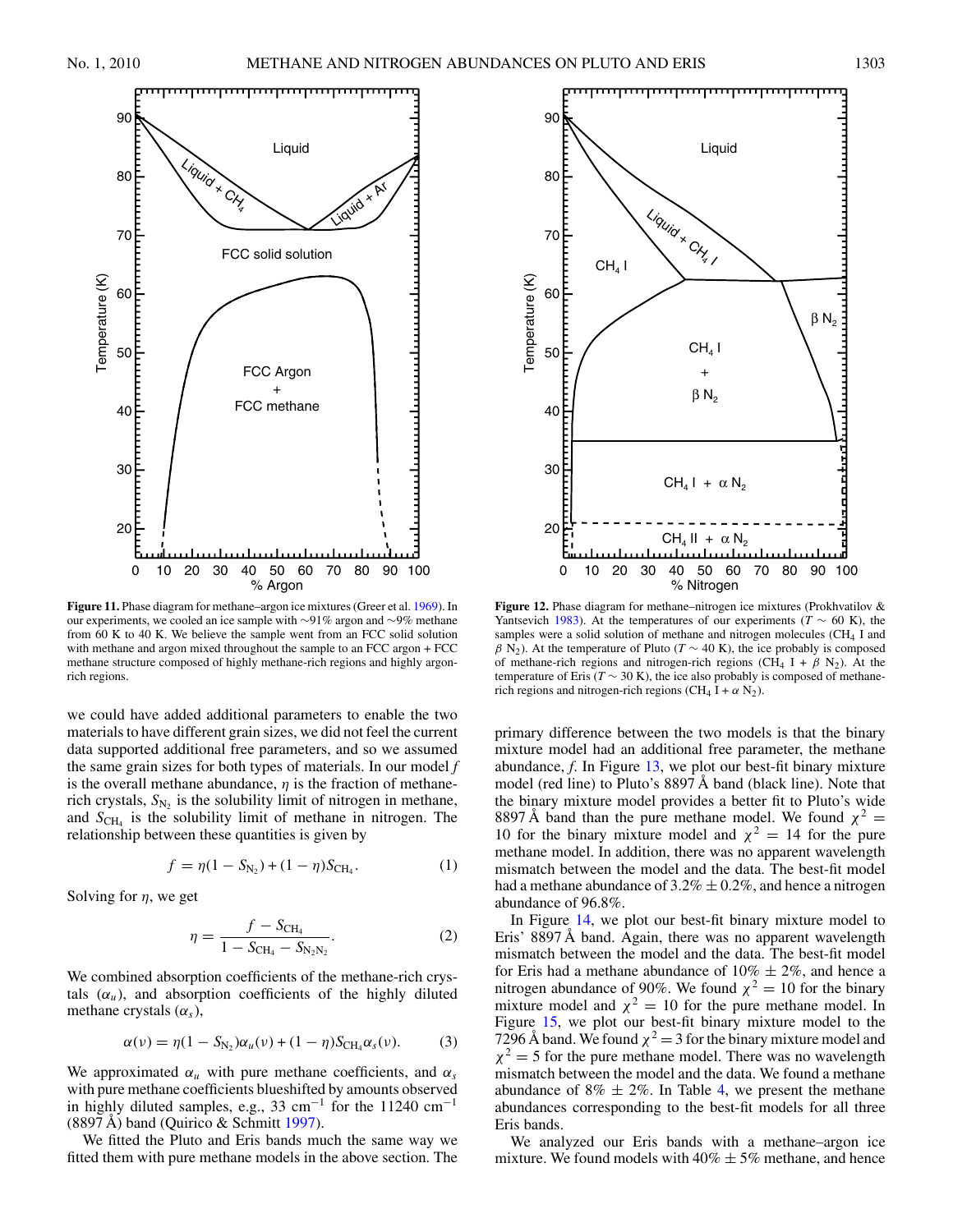<span id="page-8-0"></span>

**Figure 13.** Pluto's 8897 Å methane band taken on 2007 June 21 UT with the Steward Observatory 2.3 m Telescope (black line) and the best-fit binary mixture Hapke model (red line). The best-fit model had a methane abundance of ∼3% and a nitrogen abundance of ∼97%.  $χ<sup>2</sup> = 10$ .



MMT 6.5 m Telescope (black line) and the best-fit binary mixture Hapke model (red line). The best-fit model had a methane abundance of 10% and a nitrogen abundance of 90%.  $\chi^2 = 10$ .

| Table 4<br>Methane Abundances <sup>a</sup> |         |         |                         |  |  |
|--------------------------------------------|---------|---------|-------------------------|--|--|
| Object                                     | 7296    | 8691    | 8897                    |  |  |
| Pluto<br>Eris                              | $8 + 2$ | $9 + 2$ | $3.2 + 0.2$<br>$10 + 2$ |  |  |

**Note.** <sup>a</sup> Percent Methane.

60% argon, gave the best fits to Eris' 7296 Å, 8961 Å, and 8897 Å bands.

# 5. DISCUSSION

# *5.1. Eris' Stoichiometry*

Previous work suggested that the majority of methane ice on Eris is in a pure form rather than in a highly diluted form with



**Figure 15.** Eris' 7296 Å methane band taken on 2008 October 3 UT with the MMT 6.5 m Telescope (black line), and the best-fit binary mixture Hapke model (red line). The best-fit model had a methane abundance of 8% and a nitrogen abundance of 92%.  $\chi^2 = 3$ .

nitrogen (Brown et al. [2005;](#page-9-0) Dumas et al. [2007;](#page-9-0) Merlin et al. [2009\)](#page-9-0). Such thinking rests on two kinds of observations. First, the nitrogen 2.15  $\mu$ m band has yet to be detected in spectra of Eris, but it is seen in spectra of Pluto. Second, methane band shifts on Eris are smaller than on Pluto.

Our analysis suggests nitrogen is almost an order of magnitude more abundant than methane on the surface of Eris. By fitting three methane bands in our Eris spectrum with the binary mixture model, we find a methane abundance of ∼10%, and hence a nitrogen abundance of ∼90%. Our model is able to fit all three bands. The lack of a 2.15  $\mu$ m nitrogen band detection in spectra of Eris does not concern us too much. With an albedo of 70% (Stansberry et al. [2008\)](#page-9-0) and a heliocentric distance of 97 AU, we expect a subsolar surface temperature of ∼30 K for Eris. Such a temperature is below the  $T = 35.6$  K transition temperature between the  $\alpha$  and  $\beta$  phase of nitrogen. So it is possible that nitrogen is in the  $\alpha$  phase on Eris rather than the *β* phase as it is on Pluto. The 2.15*μ*m absorption feature in the  $\alpha$  phase is much narrower than for the  $\beta$  phase (Grundy et al. [1993\)](#page-9-0). If nitrogen is in the  $\alpha$  phase, it will be more difficult to detect on Eris than on Pluto and it could complicate our analysis. Specifically, the nitrogen in our experiments was in the *β* phase and Quirico & Schmitt [\(1997\)](#page-9-0) found that the  $v_3 + v_4$  methane band had shifts and profiles that were strongly depended on the nitrogen phase, whereas the  $v_1 + v_4$  methane band had shifts and profiles that were weakly dependent on the nitrogen phase. Our lab setup was not capable of going cold enough to grow nitrogen in the  $\alpha$  phase and see whether any of our methane bands exhibit a strong nitrogen phase dependence. Another possibility is that some of the nitrogen ice may be hidden by the presence of scattering inclusions such as voids or wind-blown dust particles of another ice. Grundy et al. [\(2010\)](#page-9-0) suggested such hidden nitrogen on Triton. Our analysis suggests that the volatile composition of Eris and Pluto may not be so different.

Our spectra are also consistent with Eris having a surface composed of 60% Ar and 40% CH4. It is not unreasonable to expect Ar on the surface of Eris, although Ar is 30 times